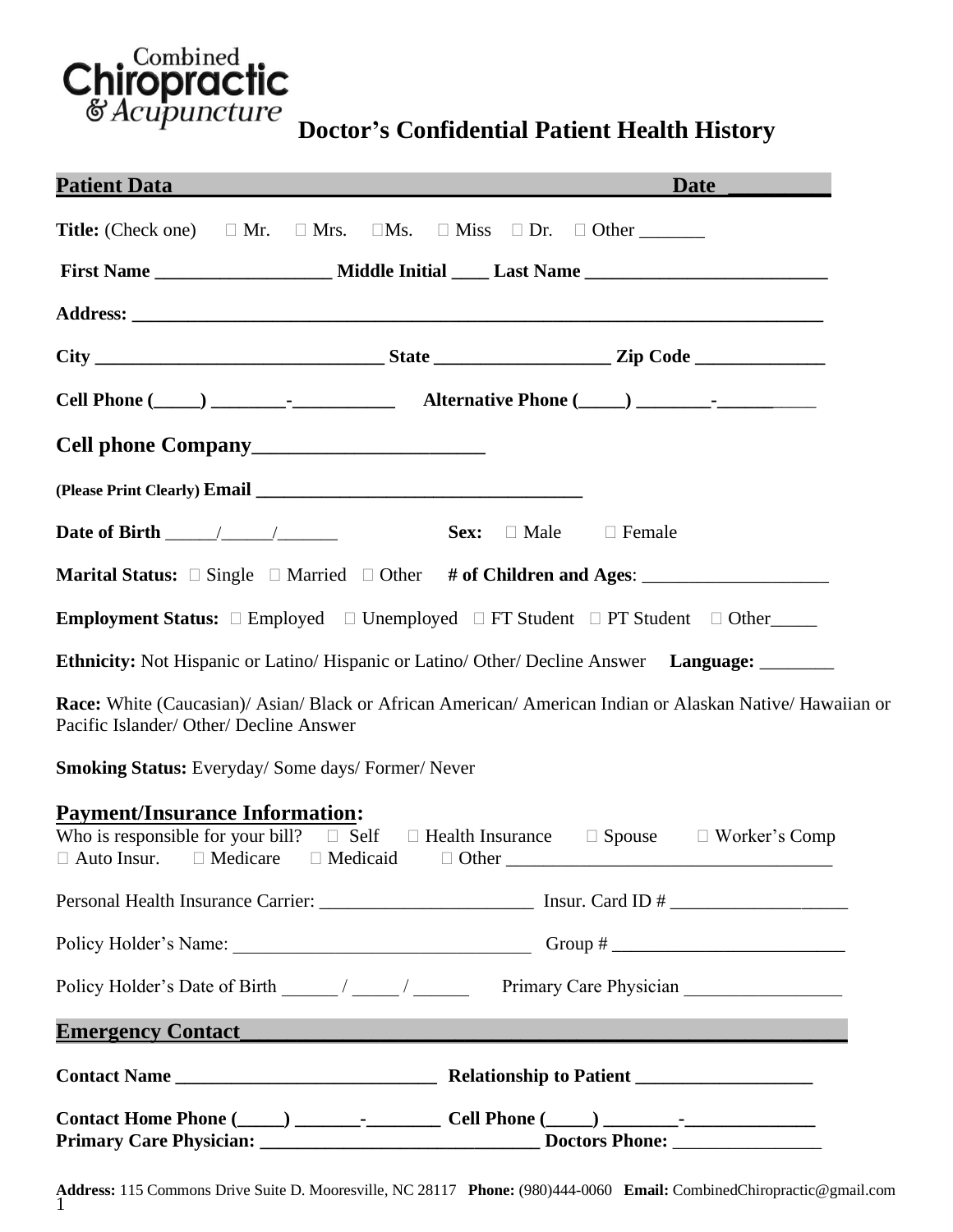

### **Doctor's Confidential Patient Health History**

| <b>PatientName</b>                                                                            |                            |                                    | <b>Date</b>     |
|-----------------------------------------------------------------------------------------------|----------------------------|------------------------------------|-----------------|
|                                                                                               |                            |                                    |                 |
|                                                                                               |                            |                                    |                 |
|                                                                                               |                            |                                    |                 |
| <b>Medical Conditions:</b> (Check all that apply to you)                                      |                            |                                    |                 |
| $\Box$ Arthritis<br>$\Box$ Cancer                                                             |                            | $\Box$ Diabetes                    | □ Heart Disease |
| $\Box$ Hypertension                                                                           | $\Box$ Psychiatric Illness | $\Box$ Skin Disorder $\Box$ Stroke |                 |
|                                                                                               |                            |                                    |                 |
| <b>Surgeries:</b> List Type, Date and Reason: None                                            |                            |                                    |                 |
|                                                                                               |                            |                                    |                 |
|                                                                                               |                            |                                    |                 |
|                                                                                               |                            |                                    |                 |
|                                                                                               |                            |                                    |                 |
|                                                                                               |                            |                                    |                 |
| <b>Social History:</b> (Check all that apply to you)                                          |                            |                                    |                 |
| $\overline{\text{C}}$ affeine use: $\Box$ occasional                                          | $\Box$ often               | $\Box$ never                       |                 |
| Drink Alcohol: $\square$ occasional                                                           | $\Box$ often               | $\Box$ never                       |                 |
| $\Box$ occasional<br>Exercise:                                                                | $\Box$ often               | $\Box$ never                       |                 |
| Chew Tobacco: $\Box$ occasional $\Box$ often                                                  |                            | $\Box$ never                       |                 |
| Cigarettes: $\square$ <1 pack/day $\square$ >1 pack/day<br>Wear Seat Belts: $\Box$ occasional | $\Box$ always              | $\Box$ never                       |                 |
|                                                                                               |                            | $\Box$ never                       |                 |
|                                                                                               |                            |                                    |                 |
| <b>Family History:</b> (Check all that apply)                                                 |                            |                                    |                 |
| Arthritis: □ Parent<br>$\Box$ Sibling                                                         |                            |                                    |                 |
| $\Box$ Sibling<br>Cancer: <b>Deparent</b>                                                     |                            |                                    |                 |
| $\Box$ Sibling<br>Diabetes:<br>$\Box$ Parent                                                  |                            |                                    |                 |
| Heart Disease <sub>D</sub> Parent<br>$\Box$ Sibling                                           |                            |                                    |                 |
| Hypertension $\Box$ Parent<br>$\Box$ Sibling                                                  |                            |                                    |                 |
| Stroke <b>D</b> Parent<br>$\Box$ Sibling                                                      |                            |                                    |                 |
| Thyroid $\Box$ Parent<br>$\Box$ Sibling                                                       |                            |                                    |                 |
|                                                                                               |                            |                                    |                 |
|                                                                                               |                            |                                    |                 |

Please list all current medications being taken: \_\_\_\_\_\_\_\_\_\_\_\_\_\_\_\_\_\_\_\_\_\_\_\_\_\_\_\_\_\_\_\_\_\_\_\_\_\_\_\_\_\_\_\_\_\_

\_\_\_\_\_\_\_\_\_\_\_\_\_\_\_\_\_\_\_\_\_\_\_\_\_\_\_\_\_\_\_\_\_\_\_\_\_\_\_\_\_\_\_\_\_\_\_\_\_\_\_\_\_\_\_\_\_\_\_\_\_\_\_\_\_\_\_\_\_\_\_\_\_\_\_\_\_\_\_\_\_\_\_\_\_\_\_\_\_\_ \_\_\_\_\_\_\_\_\_\_\_\_\_\_\_\_\_\_\_\_\_\_\_\_\_\_\_\_\_\_\_\_\_\_\_\_\_\_\_\_\_\_\_\_\_\_\_\_\_\_\_\_\_\_\_\_\_\_\_\_\_\_\_\_\_\_\_\_\_\_\_\_\_\_\_\_\_\_\_\_\_\_\_\_\_\_\_\_\_\_

\_\_\_\_\_\_\_\_\_\_\_\_\_\_\_\_\_\_\_\_\_\_\_\_\_\_\_\_\_\_\_\_\_\_\_\_\_\_\_\_\_\_\_\_\_\_\_\_\_\_\_\_\_\_\_\_\_\_\_\_\_\_\_\_\_\_\_\_\_\_\_\_\_\_\_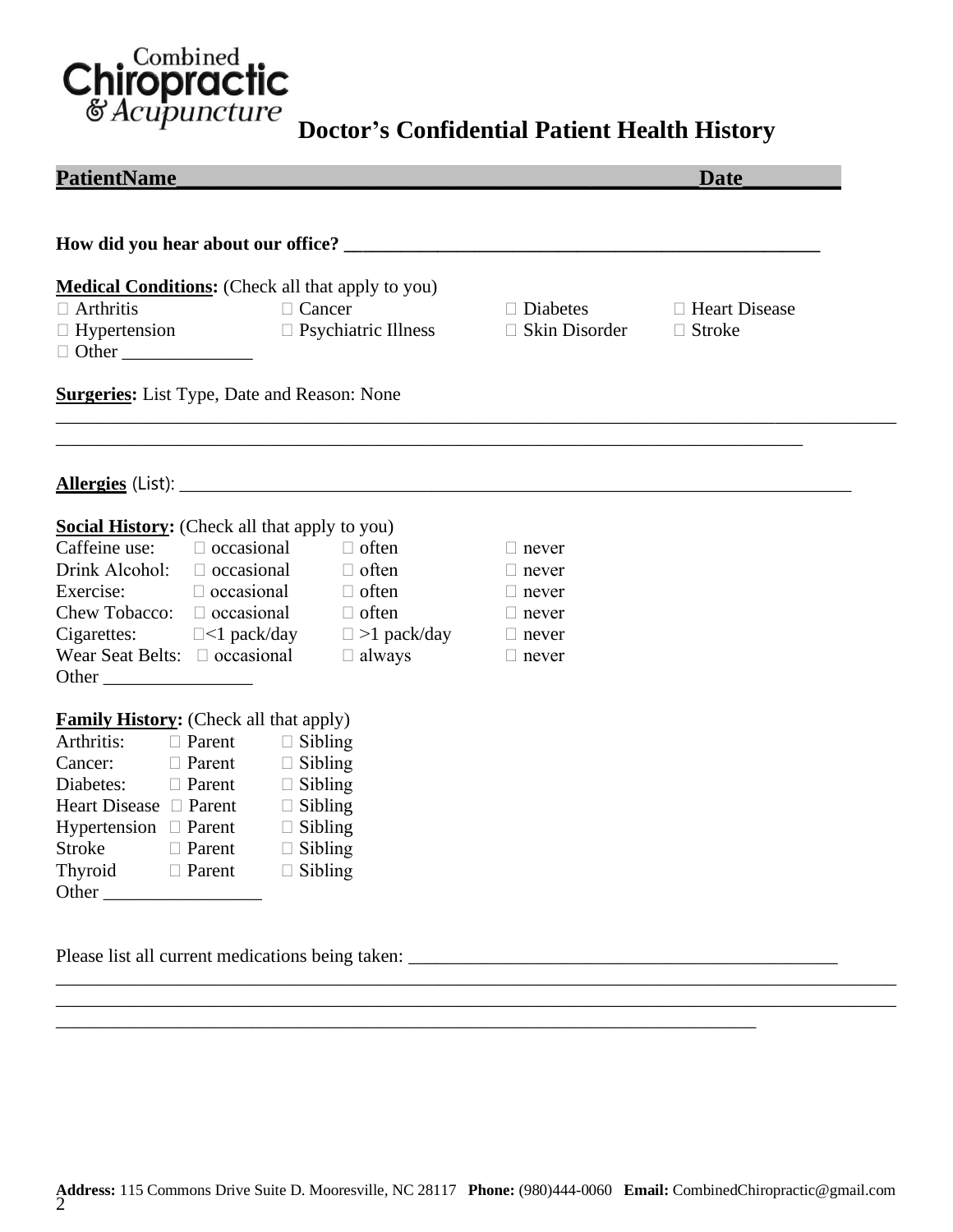# Chiropractic<br>
& Acupuncture

### **Doctor's Confidential Patient Health History**

#### **PatientName\_\_\_\_\_\_\_\_\_\_\_\_\_\_\_\_\_\_\_\_\_\_\_\_\_\_\_\_\_\_\_\_\_\_\_\_\_\_\_\_\_\_\_\_\_\_\_\_\_\_Date\_\_\_\_\_\_\_**

**Review of Systems** – (Check box if you have had trouble with any of the following, circle NO if none)

| Cardiovascular          |      | N <sub>o</sub> | <b>Respiratory</b> |                     | No   | Allergic/Immunologic |                 |                              | N <sub>o</sub> |         |                |
|-------------------------|------|----------------|--------------------|---------------------|------|----------------------|-----------------|------------------------------|----------------|---------|----------------|
|                         | Past | Present        |                    |                     | Past | Present              |                 |                              | Past           | Present |                |
| Poor Circulation        |      |                |                    | Asthma              |      |                      |                 | Hives                        |                |         |                |
| Hypertension            |      |                |                    | Tuberculosis        |      |                      |                 | <b>Immune Disorder</b>       |                |         |                |
| Aortic Aneurism         |      |                |                    | <b>Short Breath</b> |      |                      |                 | <b>HIV/AIDS</b>              |                |         |                |
| <b>Heart Disease</b>    |      |                |                    | Emphysema           |      |                      |                 | <b>Allergy Shots</b>         |                |         |                |
| <b>Heart Attack</b>     |      |                |                    | Cold/Flu            |      |                      |                 | Cortisone Use                |                |         |                |
| <b>Chest Pain</b>       |      |                |                    | Cough               |      |                      |                 |                              |                |         |                |
| <b>High Cholesterol</b> |      |                |                    | Wheezing            |      |                      |                 |                              |                |         |                |
| Pace Maker              |      |                |                    |                     |      |                      |                 | Ear, Nose and Throat         |                |         | N <sub>o</sub> |
| Jaw Pain                |      |                |                    | <b>Eyes</b>         |      |                      | N <sub>o</sub>  |                              | Past           | Present |                |
| Irregular               |      |                |                    |                     | Past | Present              |                 | <b>Difficulty Swallowing</b> |                |         |                |
| Heartbeat               |      |                |                    |                     |      |                      |                 |                              |                |         |                |
| Swelling of legs        |      |                |                    | Glaucoma            |      |                      |                 | <b>Dizziness</b>             |                |         |                |
|                         |      |                |                    | Double              |      |                      |                 | <b>Hearing Loss</b>          |                |         |                |
|                         |      |                |                    | Vision              |      |                      |                 |                              |                |         |                |
| Genitourinary           |      |                | N <sub>o</sub>     | Blurred             |      |                      |                 | Sore Throat                  |                |         |                |
|                         |      |                |                    | Vision              |      |                      |                 |                              |                |         |                |
|                         | Past | Present        |                    |                     |      |                      |                 | Nosebleeds                   |                |         |                |
| <b>Kidney Disease</b>   |      |                |                    | Psychiatric         |      |                      | N <sub>o</sub>  | <b>Bleeding Gums</b>         |                |         |                |
| <b>Burning</b>          |      |                |                    |                     | Past | Present              |                 | <b>Sinus Infections</b>      |                |         |                |
| Urination               |      |                |                    |                     |      |                      |                 |                              |                |         |                |
| Frequent                |      |                |                    | Depression          |      |                      |                 |                              |                |         |                |
| Urination               |      |                |                    |                     |      |                      |                 |                              |                |         |                |
| <b>Blood</b> in Urine   |      |                |                    | Anxiety             |      |                      |                 | <b>Gastrointestinal</b>      |                |         | N <sub>o</sub> |
| Kidney Stones           |      |                |                    | <b>Stress</b>       |      |                      |                 |                              | Past           | Present |                |
| Lower Side Pain         |      |                |                    |                     |      |                      |                 | <b>Gall Bladder Problems</b> |                |         |                |
|                         |      |                |                    | <b>Endocrine</b>    |      |                      | N <sub>o</sub>  | <b>Bowel Problems</b>        |                |         |                |
| <b>Neurologic</b>       |      |                | N <sub>o</sub>     |                     | Past | Present              |                 | Constipation                 |                |         |                |
|                         | Past | Present        |                    | Thyroid             |      |                      |                 | <b>Liver Problems</b>        |                |         |                |
| Stroke                  |      |                |                    | <b>Diabetes</b>     |      |                      |                 | Ulcers                       |                |         |                |
| Seizures                |      |                |                    | Hair Loss           |      |                      |                 | Diarrhea                     |                |         |                |
| Head Injury             |      |                |                    | Menopausal          |      |                      |                 | Nausea/Vomiting              |                |         |                |
| <b>Brain Aneurysm</b>   |      |                |                    | Menstrual           |      |                      |                 | <b>Bloody Stools</b>         |                |         |                |
| Numbness                |      |                |                    |                     |      |                      |                 | Poor Appetite                |                |         |                |
| Severe Headaches        |      |                |                    | Hematologic         |      |                      | N <sub>o</sub>  |                              |                |         |                |
| <b>Pinched Nerves</b>   |      |                |                    |                     | Past | Present              |                 | Musculoskeletal              |                |         | N <sub>o</sub> |
| Parkinson's             |      |                |                    | Hepatitis           |      |                      |                 |                              | Past           | Present |                |
| Carpal Tunnel           |      |                |                    | <b>Blood Clots</b>  |      |                      |                 | Gout                         |                |         |                |
| Vertigo                 |      |                |                    | Cancer              |      |                      |                 | Arthritis                    |                |         |                |
|                         |      |                |                    | <b>Bruising</b>     |      |                      |                 | Joint Stiffness              |                |         |                |
| Constitutional          |      | No             | Bleeding           |                     |      |                      | Muscle Weakness |                              |                |         |                |
|                         | Past | Present        |                    | Fever, Chills       |      |                      |                 | Osteoporosis                 |                |         |                |
|                         |      |                |                    | Sweating            |      |                      |                 | <b>Broken Bones</b>          |                |         |                |
| Weight Loss/Gain        |      |                |                    |                     |      |                      |                 | Joints Replaced              |                |         |                |
| Low Energy              |      |                |                    |                     |      |                      |                 |                              |                |         |                |
| Level                   |      |                |                    |                     |      |                      |                 |                              |                |         |                |
| Difficulty              |      |                |                    |                     |      |                      |                 |                              |                |         |                |
| Sleeping                |      |                |                    |                     |      |                      |                 |                              |                |         |                |
|                         |      |                |                    |                     |      |                      |                 |                              |                |         |                |